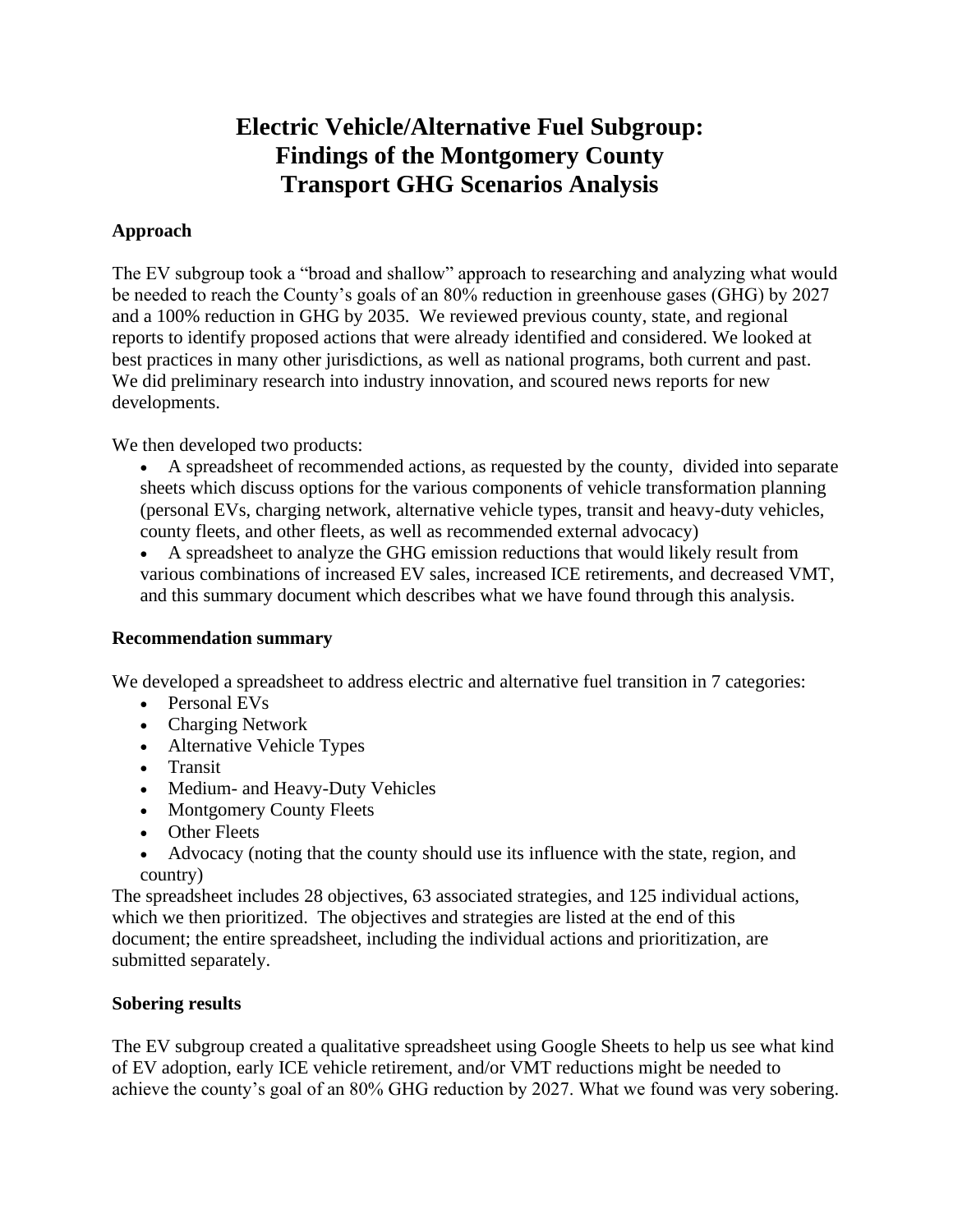If our spreadsheet analysis is correct, the county would be able to achieve the "80 by 27" (80% GHG reduction by 2027) in the county's transportation sector only with extraordinary measures that have not been seen before.

While electrification of passenger cars and a number of other vehicles are technologically feasible today, there are many other vehicles types (generally, those that require more power or have other specialized needs) that have not yet been demonstrated to be workable. Although it is likely that such technology will develop, we made the simplifying assumption that vehicles that are not ready to transition today would generally not transition until after 2027. Therefore, to reach the 2027 goal of 80% reduction of GHG, we aimed to reach 100% electrification where possible. This would allow the more challenging vehicle types, and other non-vehicular contributors of GHGs that cannot be totally controlled today, to make up the more difficult remaining 20% of emissions (which would need to be eliminated 2027-2035).

Using the simple spreadsheet tool we developed, the only way to achieve the "80 by 27" (80% GHG reduction by 2027) in the county's vehicles is if ALL of the following were to happen:

- 100% of all new and used MoCo vehicles sales must be EV (not hybrid) starting 2021
- The annual rate of ICE vehicle retirement must be tripled, beginning in 2021, with all retired vehicles being ICE vehicles and all retired vehicles being replaced by EVs, transit, or other electric transportation (this would lead to NO ICE automobiles, buses, and most light/medium duty commercial vehicles on the road by 2027)
- EVs produce zero GHG emissions (or, if the lifecycle emissions that are produced by EVs are left out of the Montgomery County calculations)

It would be extremely challenging for the county to achieve these transformative changes in society. Working alone (without the benefit of strong state, regional, and federal action), it is almost beyond comprehension. For example, we cannot conceive of how the county government on its own would get everyone in the county--individuals, private fleet owners, and government fleet owners--to only purchase EVs starting in 2021. This would also imply that, for vehicles where electric models are not yet available on a mass scale (e.g., minivans, certain types of pickup trucks, certain types of SUVs), buyers would substitute with other electric vehicles or put off replacement. What policy tool does the county have to accomplish this?

To put these kinds of societal changes into context, we reviewed the experiences of other programs to date. After reviewing the literature on the impact of Cash for Clunker and related vehicle retirement programs, we have found little evidence that a municipality like MoCo could accelerate ICE vehicle retirements by 50%, let alone 200%. According to the [Congressional](https://www.everycrsreport.com/files/20100303_R40654_31334bf7ef7706220966685afd51009808cb82de.pdf)  [Research Service,](https://www.everycrsreport.com/files/20100303_R40654_31334bf7ef7706220966685afd51009808cb82de.pdf) the Obama Administration offered rebates between \$3500 and \$4500 per vehicle to boost vehicle fuel economy of up to 440,000 vehicles, spending \$3 billion between July 24, 2009 and August 24, 2009. If MoCo boosted ICE vehicle retirement by 50% through such an incentive causing about 200,000 ICE vehicles by 2027, it would cost the county between \$700 and \$930 million. For comparison, MoCo's 2020 operating budget was \$5.8 billion. This does not include the costs of other necessary improvements such as upgrading Montgomery County fleets and the installation of a charging network.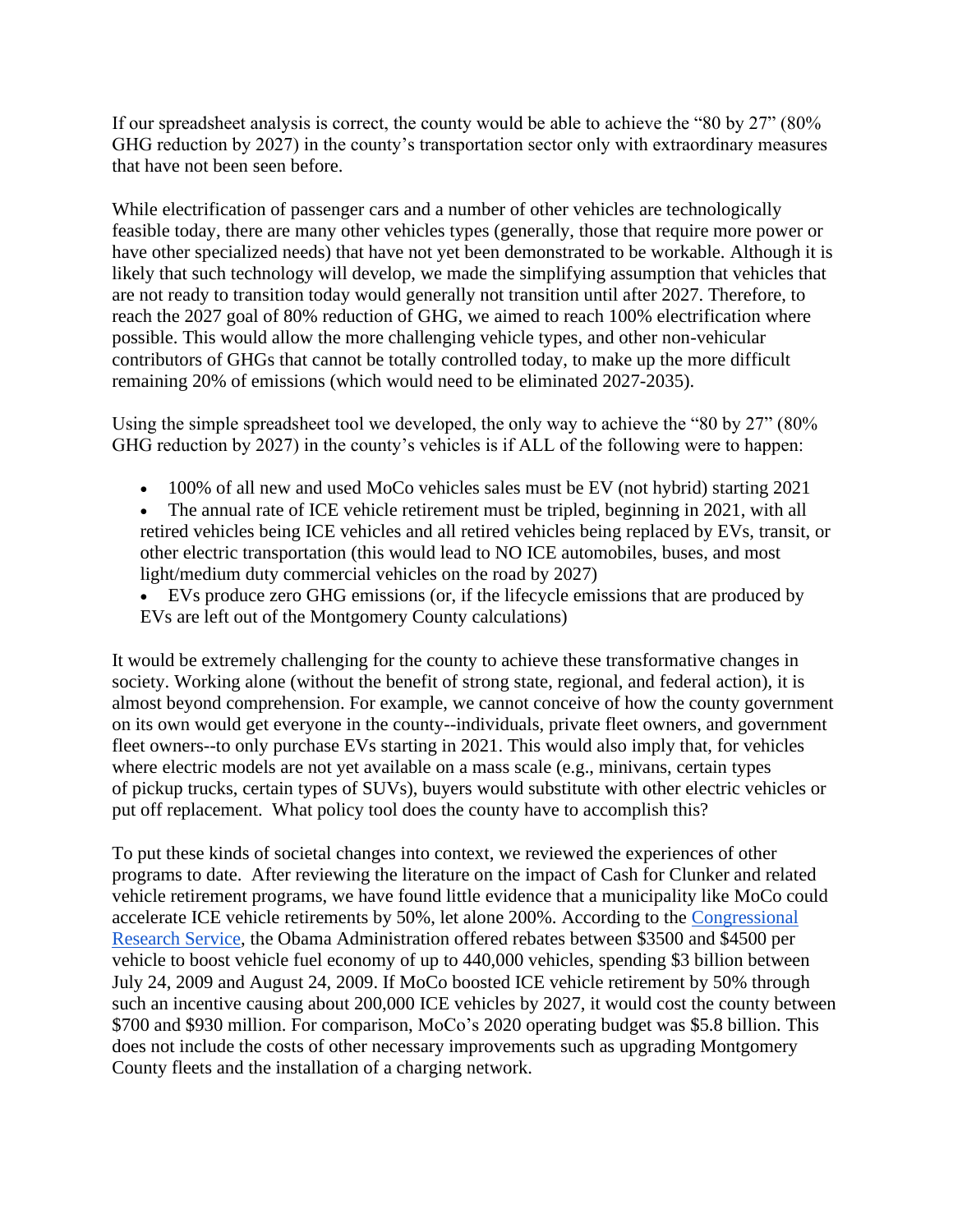As another point of comparison, Los Angeles has recently launched an initiative to electrify vehicles in advance of the 2028 Olympic Games. Their goal is a 25% cut in GHG and a target "30% of L.A.-area personal passenger vehicles on the road (and 80% of new vehicles sold) being electric… Electric fueling infrastructure is key to hitting those goals, so the plan includes installing 84,000 public chargers". <sup>1</sup>

If only some of these changes are made (say, if retirements increased by only 50% and VMT is reduced by 50% - still dramatic changes), this would only achieve about a 72% GHG reduction from passenger vehicles alone. And given how difficult it would be the county to reduce other transport sector emissions--aviation, construction equipment, heavy duty vehicles, etc.--we would expect net county transport GHG emissions reductions to be even less than 72%.

Even considering such a "scaled-down" approach, we do not think there is an example anywhere in the world were a municipality the size of MoCo achieved a 50% reduction in VMT in seven years even with the support of the federal or state/provincial governments. We cannot imagine a policy tool--TDM, urban planning, etc.--the county has to achieve such an unprecedented VMT reduction even with major policy action by the federal and state governments. And even if the federal and state governments took immediate and very aggressive action to encourage the purchase of EVs, a delay of a year or two in the implementation of such actions would probably put the "80 by 27" goal out of reach.

Finally, assuming that EVs emit zero GHG emissions is only credible if the electric grid somehow becomes 100% renewable or nuclear by 2027. Maryland's RPS (Renewable Portfolio Standard) requires 45.5% of the state's energy consumption to be renewable by 2027. Even assuming that all of the renewable energy is zero-carbon (which is not true today and is unlikely to be true by 2027 without significant state legislative changes), combining the 45.5% with the 34% of MD electricity coming from zero GHG nuclear energy yields just 79.5% zero GHG.

County achievement of these goals is likely possible only via a combination of major federal action, major state action, and/or major technical and societal breakthrough changes, coupled with a strong County commitment to force action.

#### **Why such sobering preliminary findings?**

These sobering results stem in part from the "stock and flows" issue. See the diagram below.

Stock is the name for the existing set of something, in this case the number of vehicles in use in the county. Flows is the name for the number of new items flowing into stock and the number of items leaving that stock. Like a bathtub filled with hot water, the "stock" of hot water will take a very long time to cool if a relatively small amount of cold water is flowing into the bathtub and a relatively small amount of the hot water in the bathtub is flowing out of the bathtub via the drain.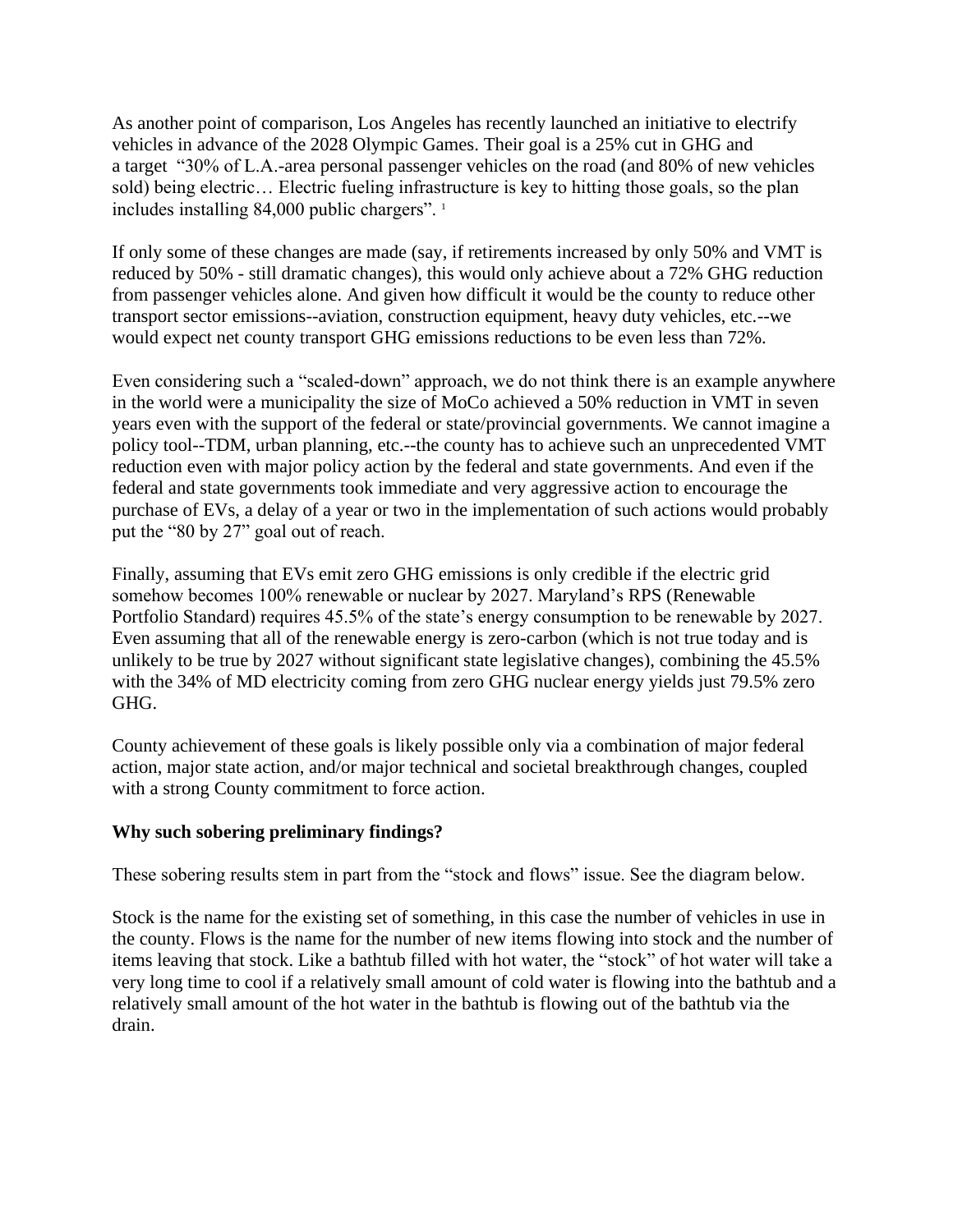

Likewise, the existing stock of approximately 800,000 mostly ICE vehicles in the MoCo stock will take a very long time to change over to become mostly EVs if the flow of new EV vehicles into the stock is relatively low and the flow of ICE vehicles leaving the stock is also relatively low.

The GHG emissions of passenger vehicles (LDV or Light Duty Vehicles) depends on types of vehicles in use--the stock--and miles traveled by those vehicles in the stock. Or to be a bit more technical, GHG emissions of passenger vehicles depends on the emissions per mile of all of the vehicles driving in MoCO times the number of miles traveled by these vehicles.

If there are 800,000 vehicles in use today in MoCo--the stock--and there are only about 60,000 new vehicles purchased in the MoCO each year--flowing in--and about 60,000 retired each year- -flowing out--then it will take a very long time for that stock to turnover. Even if all the new vehicles flowing into that stock are EV and all of the retired vehicles are ICE, it will take about 14 years for all 800,000 to become EVs.

#### **So, when could MoCo transport get to an 80% GHG reduction?**

Using the crude spreadsheet we developed, we believe a nearly 80% GHG reduction might be possibly by 2040. This is based on the following aggressive but probably still realistic assumptions:

- 100% of new MoCo vehicles purchased are EV by 2035 (continued thru 2040) o scaled up from 1.1% in 2020
- 12% accelerated ICE vehicle retirement by 2030 (continued thru 2040)
	- o scaled up gradually from 0% in 2020
- All vehicle retirements are ICE starting in 2021 (continued thru 2040)
	- o all replaced by EV
- 15% VMT reduction by 2040
	- o scaled up gradually from 0% in 2020

# **What kind of GHG reduction in MoCo transport achievable by 2027?**

Using the crude spreadsheet we developed, we believe a 15% GHG reduction might be possibly by 2027 with a very aggressive set of policies and optimistic technology development (e.g., a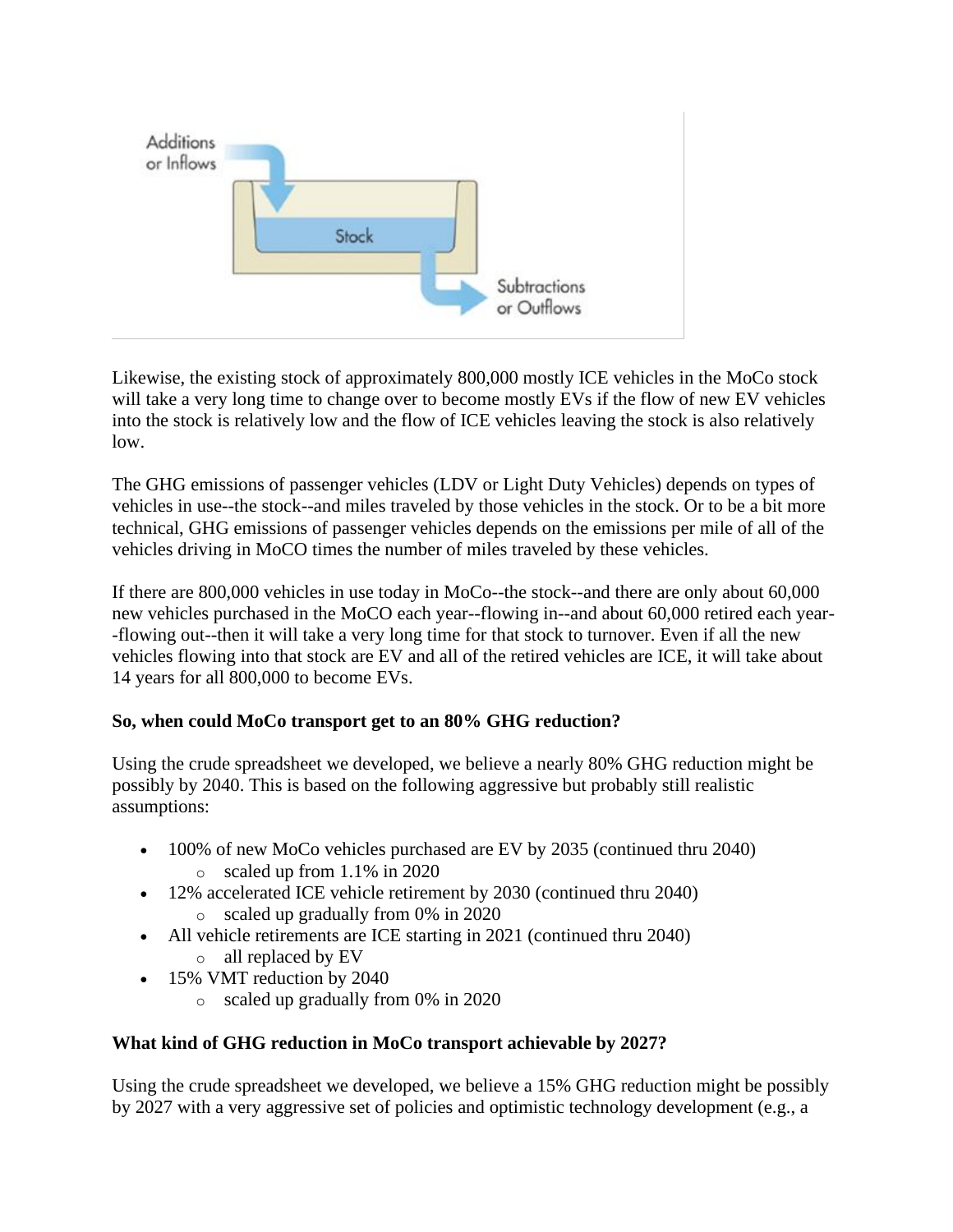large number and variety of EVs available within a few years). This is based on the following aggressive but probably still realistic assumptions:

- 50% of new MoCo vehicles purchased are EV by 2027
	- o scaled up from 1.1% in 2020
- 10% accelerated ICE vehicle retirement by 2027 o scaled up gradually from 0% in 2020
- All vehicle retirements are ICE
	- o all replaced by EV
- 6% VMT reduction by 2027
	- o scaled up gradually from 0% in 2020

## **Data and analysis issues**

We used the most credible data we could find in our analysis including data from: California Air Resources Board, Congressional Research Service, MD DOT, U.S. Energy Information Administration, U.S. Department of Energy, Argonne National Laboratory, National Renewable Energy Laboratory, Edison Electric Institute, and other sources.

However, please note that there are a number of important simplifying assumptions in our analysis. The most significant of these are listed below, along with a note on whether the assumption is likely to lead to an overestimate or underestimate of remaining GHG emissions):

- No MoCo population growth (results in underestimate)
- No baseline VMT growth (results in underestimate)
- Each year, the baseline number of MoCo vehicles retired each year is equal to the number of new MoCo vehicles purchased each year (results in underestimate)
- The emissions per mile for EVs and ICE cars does not change over time (results in overestimate)
- Emissions factor for EVs is based on EVs with 200+ mile range (uncertain)

Many of the simplifying assumptions make our scenarios seem rosier than they would otherwise be. For example, a more sophisticated analysis would likely show significant baseline growth in vehicle miles traveled due to at least expected population growth in MoCo. That would make the results even more sobering.

#### **Final thoughts**

"A journey of a thousand miles begins with a single step." - LaoTzu, 601-531 BCE While our data shows that it will take longer than 2027 for transportation to reach an 80% reduction in greenhouse gas emissions, that should not be construed as intimidating or overwhelming. Rather, it we see it as a motivating conclusion that makes three things obvious. The first is the urgency of accelerating action now, precisely because of the challenges of marshalling this extent of societal change. The second is that every step to significantly lower carbon emissions is important, because we must slow, if not stop, additional carbon loading. And the third is that progressive jurisdictions like Montgomery County should play a leading role in